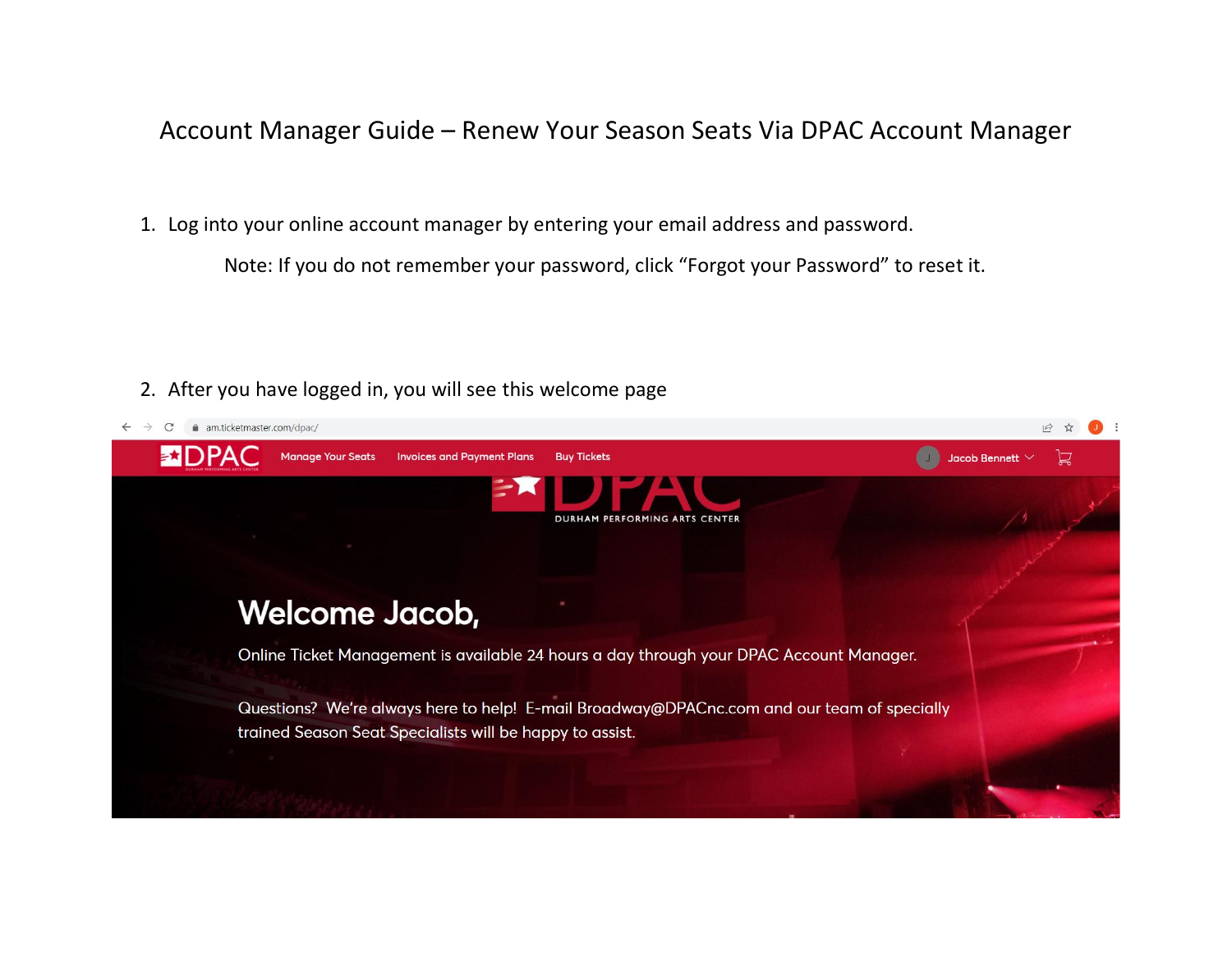3. Click on the option that reads "Invoices and Payment Plans" at the top of the screen.



4. Click on the invoice that reads "2223 Truist Broadway Season Re"

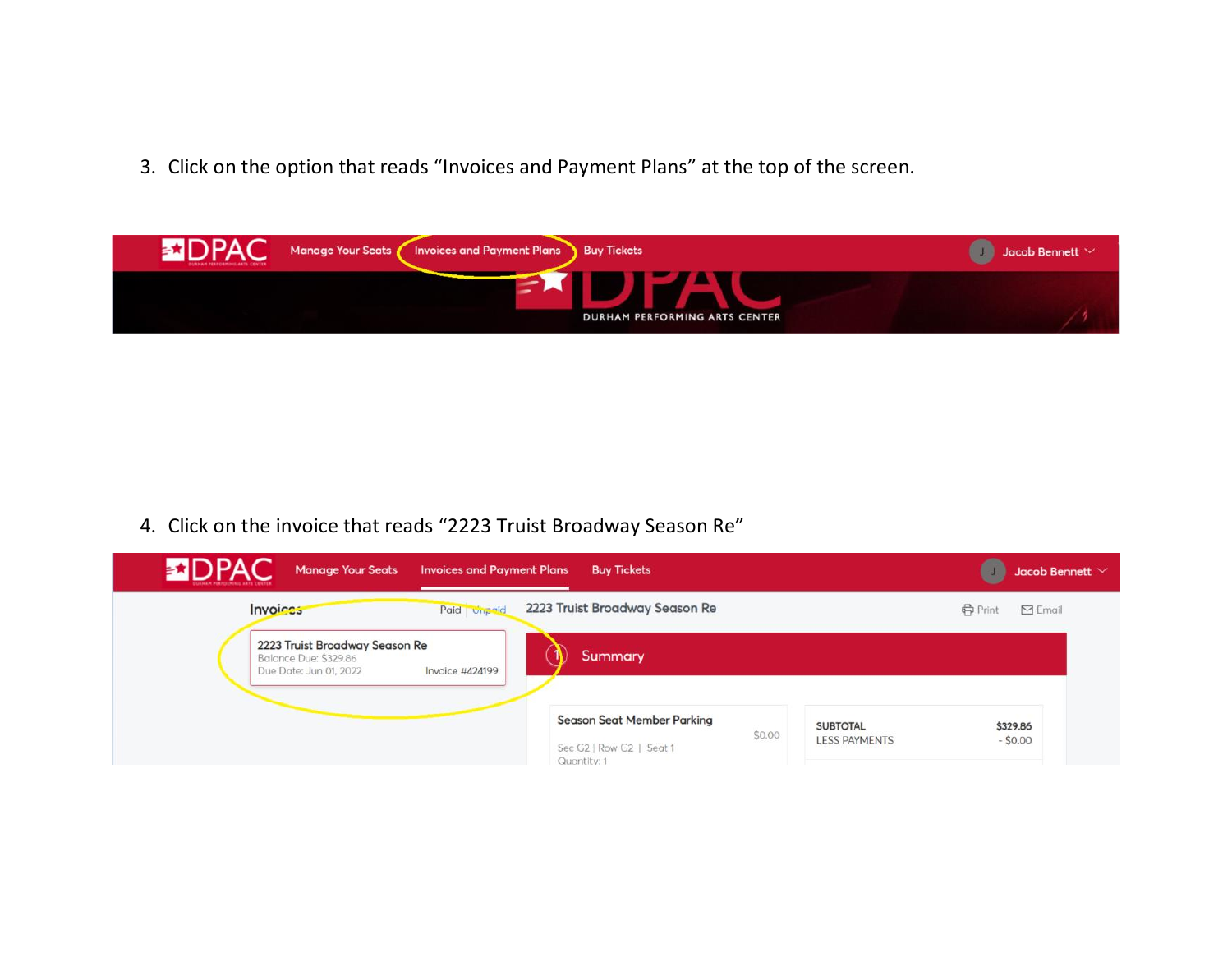5. You will be directed to a page that lists of a summary of your 2022 / 2023 Truist Broadway Renewal items. Click the red "Continue" box.

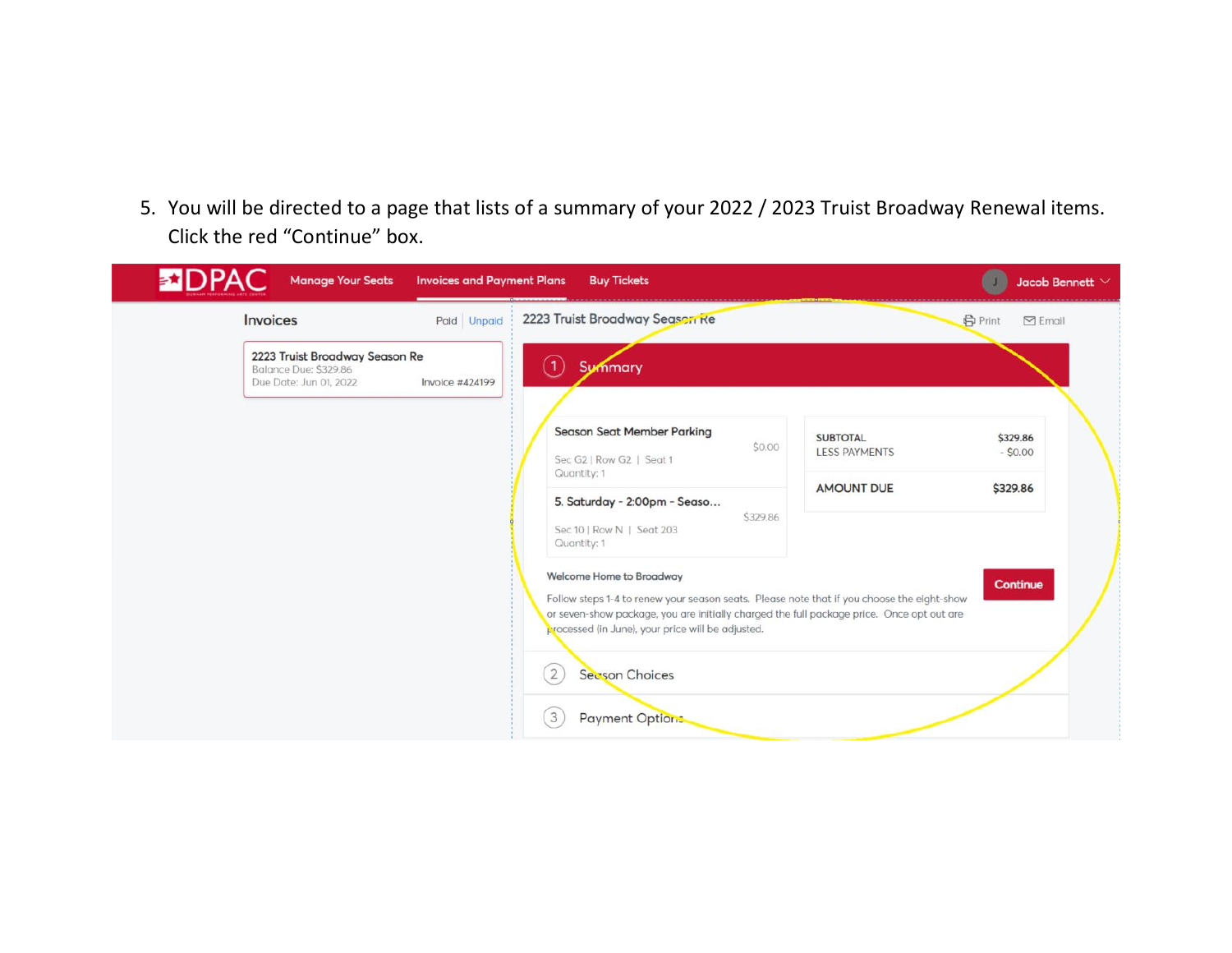6. You will then be asked questions about opting out of one or two performances, changing your parking location, signing up for automatic renewal for the 2023 / 2024 Truist Broadway Season and upgrading to the President's Club.

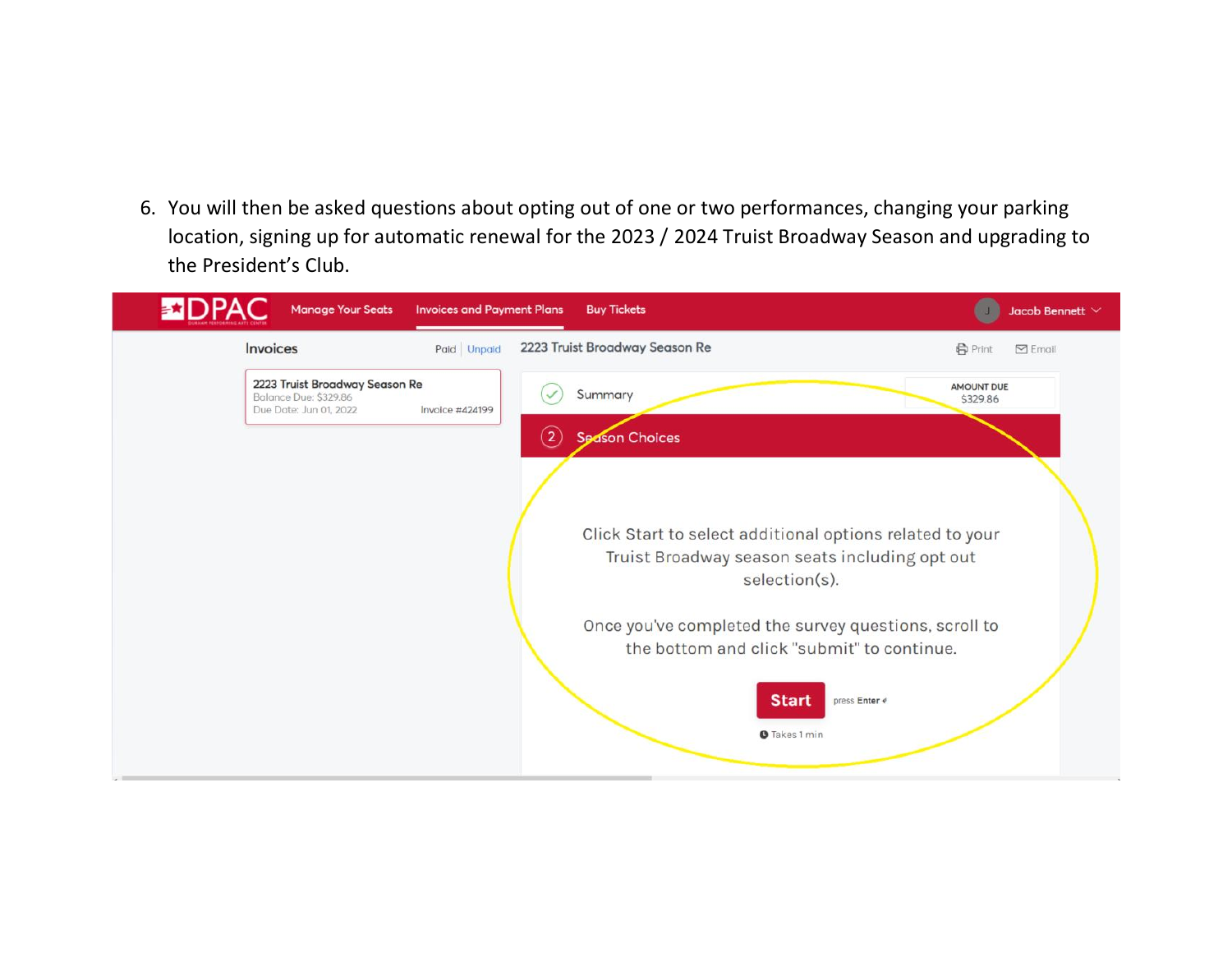7. You can select to donate to Triangle Rising stars for as little as \$5. If you would like to donate more, simple select the + next to it.

|   |                     |                                |                                                    | Amy-Test Account $\vee$                                                                                                                                                                                                                                                                                                                                                                                                                                                                                   |
|---|---------------------|--------------------------------|----------------------------------------------------|-----------------------------------------------------------------------------------------------------------------------------------------------------------------------------------------------------------------------------------------------------------------------------------------------------------------------------------------------------------------------------------------------------------------------------------------------------------------------------------------------------------|
| 3 | <b>IRS</b> Donation |                                |                                                    |                                                                                                                                                                                                                                                                                                                                                                                                                                                                                                           |
|   |                     |                                |                                                    |                                                                                                                                                                                                                                                                                                                                                                                                                                                                                                           |
| ٠ |                     |                                |                                                    |                                                                                                                                                                                                                                                                                                                                                                                                                                                                                                           |
|   |                     | Add                            | TRS DONATION:                                      | \$0.00                                                                                                                                                                                                                                                                                                                                                                                                                                                                                                    |
| 4 | Payment Options     | Continue                       |                                                    |                                                                                                                                                                                                                                                                                                                                                                                                                                                                                                           |
|   |                     | Triangle Rising Stars - \$5.00 | Would you like to donate to Triangle Rising Stars? | You can select to donate to Triangle Rising Stars for as little as \$5. DPAC's Triangle Rising Stars (TRS) celebrates<br>outstanding achievement in high school musical theatre, by focusing attention on the meaningful work being<br>done both on and off stage by dedicated teachers and students. TRS also serves as the regional competition<br>as part of the National High School Musical Theatre Awards (NHSMTA).<br>To donate, simply select the number of \$5 donations you would like to make. |